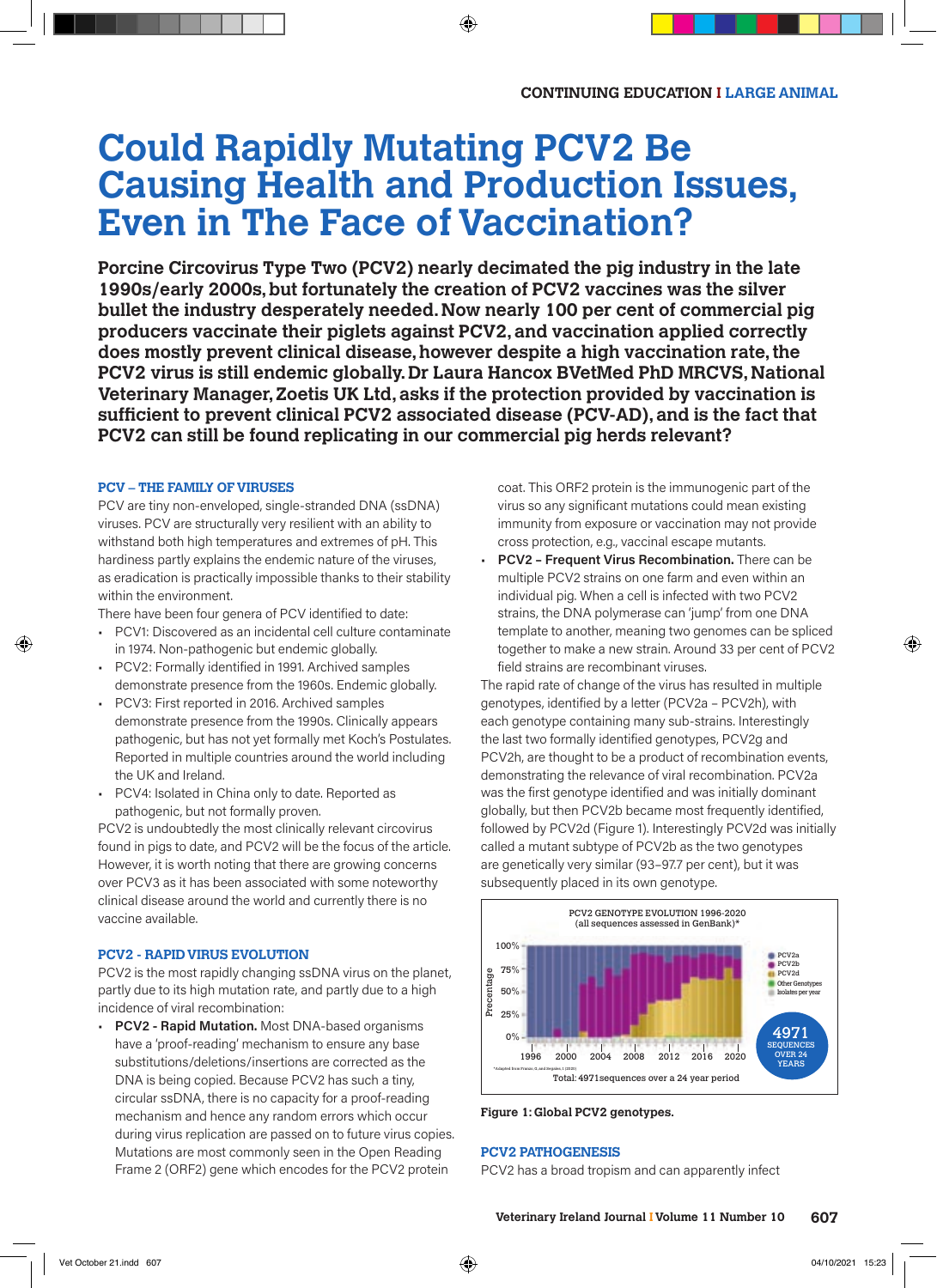# **LARGE ANIMAL I CONTINUING EDUCATION**

multiple tissues in pigs, which helps to explain why the virus can be involved in so many disease processes. The exact pathogenesis of PCV-AD is still not fully understood. This is partly due to a very mixed success in being able to recreate the disease syndromes experimentally. The experimental model which has been most successful at stimulating PCV-AD with PCV2 challenge has been a dual challenge model, e.g., challenge with another virus (Parvovirus or PRRS virus) simultaneously. This fact alone provides us with information of the immunomodulatory nature of the virus, as it seems another factor is needed to upregulate the immune system before clinical PCV-AD will occur.

The viral interaction with the immune system is also evident within some of the typical histopathology seen in PCV-AD such as lymphoid depletion in post-weaning multi-systemic wasting syndrome (PMWS). PMWS is probably the most noteworthy of the clinical syndromes associated with PCV2, particularly in unvaccinated herds, but this is closely followed by Porcine Dermatitis Nephropathy Syndrome (PDNS), and the virus is also recognised to have a role in respiratory disease, reproductive failure, enteritis and subclinical disease.

**• Post-Weaning Multi-systemic Wasting Syndrome (PMWS)**

PMWS may be diagnosed if the following criteria are met:

- Increased mortality;
- Clinical signs of wasting, pallor/icterus, commonly seen with coughing/dyspnoea or diarrhoea. Enlarged superficial lymph nodes. Clinical signs normally seen from around eight weeks of age (Figure 2);
- Detection of PCV2 virus in lymphoid tissues with associated lymphoid depletion.



**Figure 2. Courtesy: Dr Klaus Truschner.**

- **Porcine Dermatitis Nephropathy Syndrome (PDNS)** PDNS cases have irregular red/purple macules and papules on the skin and will be anorexic and depressed (Figure 3). They normally do not have a fever. They may be reluctant to move, and/or be stiff-gaited. PDNS may be diagnosed if the following criteria are met:
	- Presence of haemorrhagic and necrotising skin lesions, and/or swollen and pale kidneys with generalised cortical petechiae;
	- Presence of systemic necrotising vasculitis and



**Figure 3. Courtesy: Dr Agnieszka Mańka.**

necrotising, fibrinous glomerulonephritis;

• Detection of PCV2 is not indicated as diagnostic for PDNS.

#### **PCV2 – SUBCLINICAL DISEASE**

Subclinical disease is the most common form of PCV2 infection. Subclinical PCV2 disease may be diagnosed in cases where there are no clear PCV-AD clinical signs, minimal or no gross or histopathological lesions, but with a level of PCV2 virus detectable in the pig associated with a decrease in average daily gain and an increased susceptibility to other infections. Subclinical cases of any disease can be difficult to identify, but this is especially true with PCV2 as it is an endemic virus and can commonly be found, even in vaccinated pigs.

So is the finding of the virus incidental, or could it be significant? The cost of subclinical disease is undoubtedly significant: Alarcon *et al* (2013) estimated the cost of PCV2 subclinical infection cases to be £82.30 per pig fatality and £8.10 per subclinical pig which survives until slaughter. Considering the scale of pig production, these figures could quickly multiply to eye-watering costs. So how can we diagnose subclinical PCV2 infection? A tricky question, and one to which there is no formal answer. However, below are some pointers which may aid diagnosis:

- Is growth seen to be suboptimal?
- Is there a higher than expected incidence of health issues?
- Can PCV2 be found actively circulating within the affected groups?
- Are there no specific clinical signs or lesions identified?

• Have other common diagnoses been disregarded? If the answer to all of the above questions is yes, then it may be worth considering PCV2 subclinical disease in the herd.

#### **PCV2 - CONTROL**

As discussed previously, eradication of PCV is practically impossible due to its stability in the environment, so management of the virus within the herd must be achieved; this is mostly done through vaccination. There are multiple PCV2 vaccines licensed in the EU. All vaccines launched before 2021 have been based on the 'original' PCV2 genotype